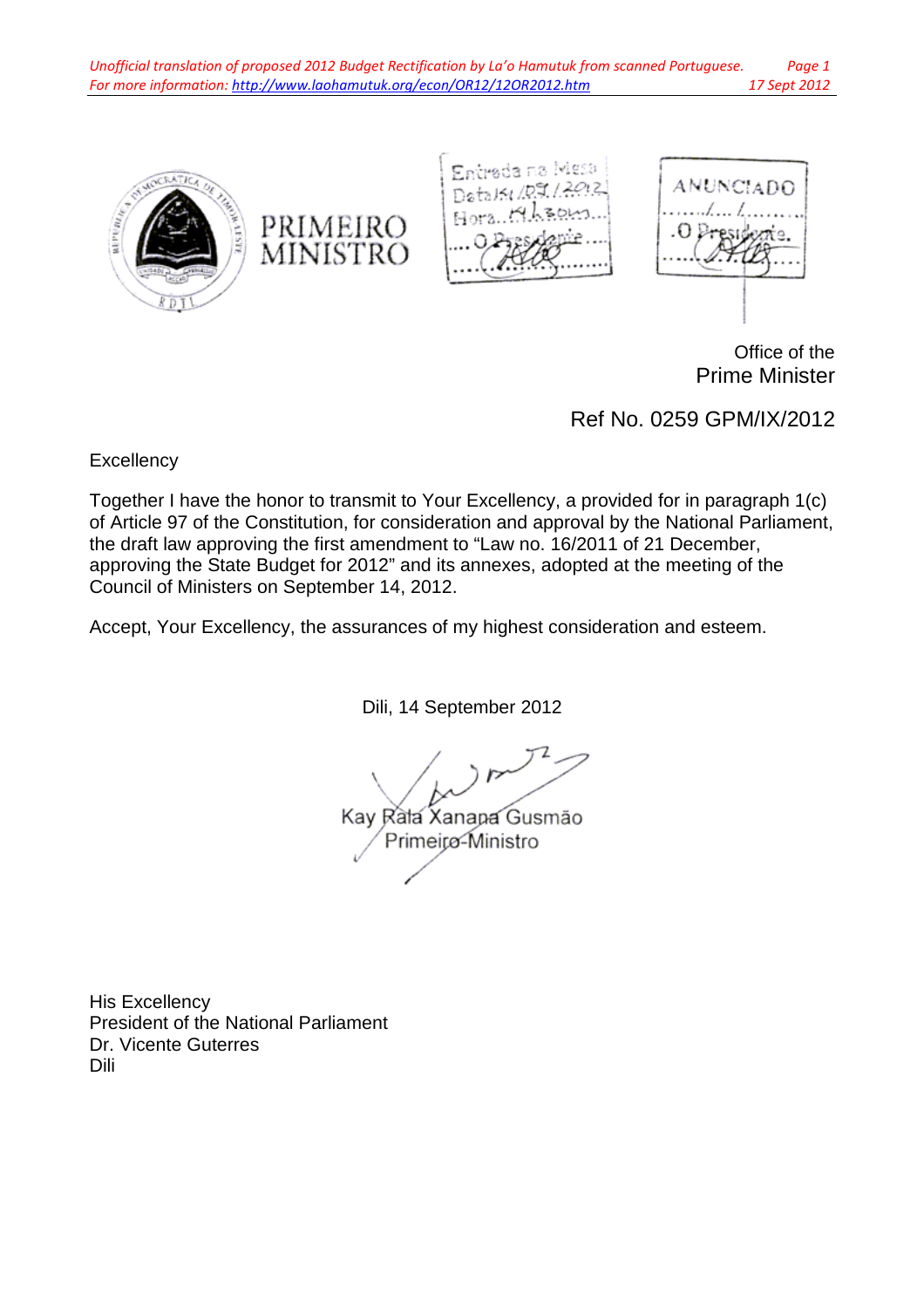## DEMOCRATIC REPUBLIC OF TIMOR-LESTE V CONSTITUTIONAL GOVERNMENT

## **Explanatory Memorandum**

# **Proposed law approving the First Amendment to Law no. 16/2011 of 21 December, which approved the General State Budget for 2012**

#### **Introduction**

Pursuant to Article 95.3(d), Article 97.1(c), and 145.1 of the Constitution of the Democratic Republic of Timor-Leste, the Government proposes to the National Parliament this proposed Law for the Amended State Budget for 2012.

This proposed law comes under Article 35 of Law no. 13/2009 on Budget and Financial Management, amended by Law no. 16/2011 of 21 December, approving the State Budget of the Democratic Republic of Timor-Leste for 2012, which contains all revenues and expenditures of the State of Timor-Leste and covers the period from January 1, 2012 and December 31, 2012.

#### **Continuity of IV Constitutional Government Activities**

The philosophy of the Fifth Constitutional Government is coming from the Fourth Constitutional Government, that is, it receives the mission to continue to implement programs that have come to constitute the successes of the Parliamentary Majority Alliance (AMP) of the previous legislature.

The continuity, the very meaning of the term, will be reflected in the continuation of the programs carried out and those which will have to be started.

Continuity also reflects the need to give form and content to the pillars established by the Strategic Development Plan: Social Capital, Infrastructure Development and Economic Development.

This draft law neither increases nor decreases the total budget already approved by Law no. 16/2011 of 21 December, approving the State Budget for 2012, making only a reallocation of budgeted funds. Fifty million dollars were transferred from two projects of Tasi Mane in the Infrastructure Fund, on condition of being reinstated in 2013, and \$5.4 million from unpaid expenses in the Consolidated Fund, to cover the needs identified below:

- Pension for Veterans \$26.9 million;
- Allowance for Seniors \$7.1 million;
- Contingency Fund \$6.1 million;
- Ministry of Defence and Security \$2.9 million;
- Ministry of Education \$1.7 million;
- Goods and Services for PNTL \$2.4 million:
- Transfers to Church and Civil Society \$1.4 million;
- Ministry of Health \$1.2 million;
- Operation of Berlin Nakroma \$1.2 million;
- Water and sanitation \$1.2 million;
- Institute of Equipment Management \$1.2 million;
- External audit \$1.1 million;
- Payment to LIFESE by the Secretary of State for Defence \$1.1 million.

Approved by the Council of Ministers on 14 September 2012.

**The Prime Minister / s / Kay Rala Xanana Gusmão**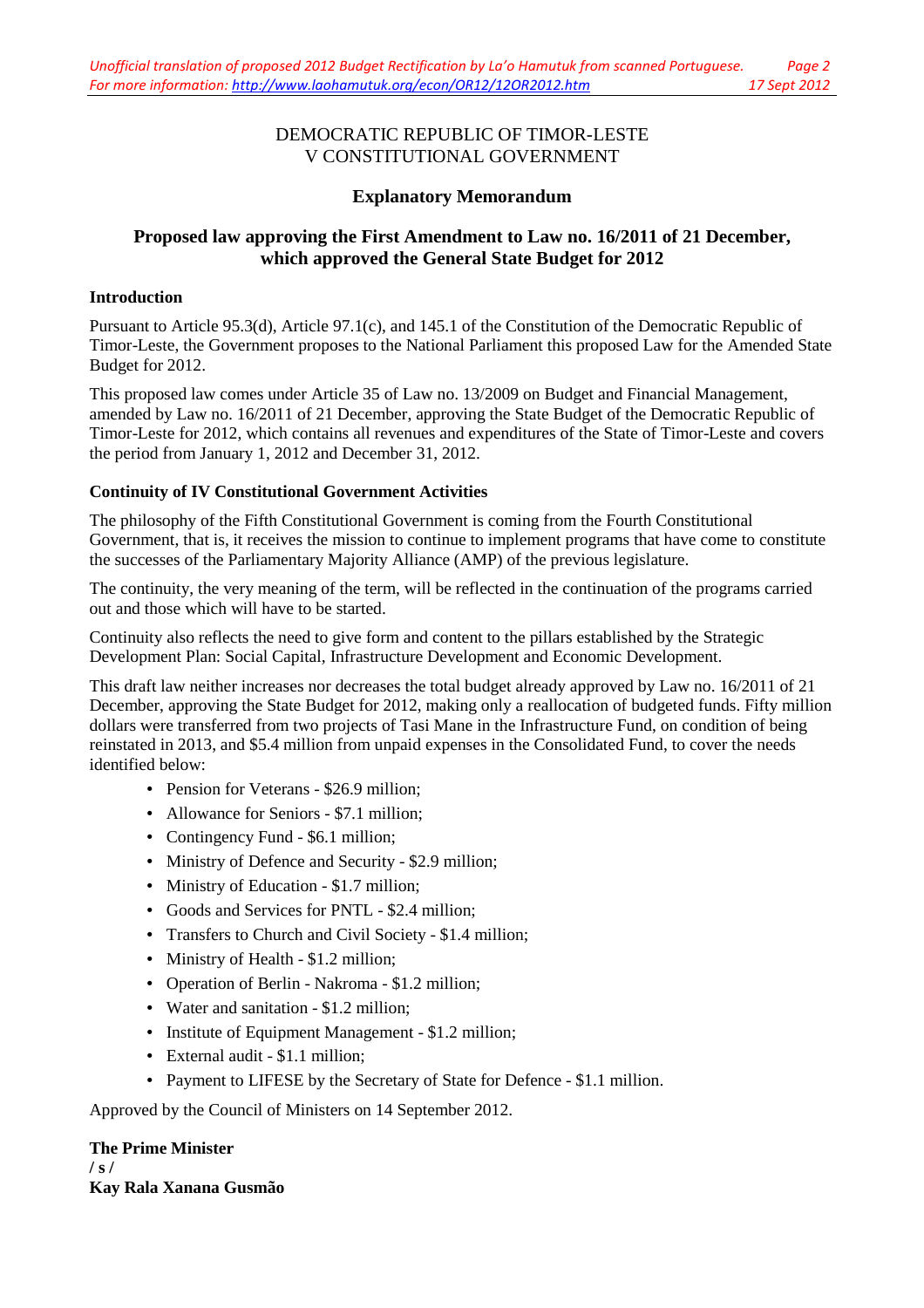

#### **Entered 14 September 2012**

#### **Proposed Draft Law (PPL) No 1/III**

#### **V CONSTITUTIONAL GOVERNMENT**

#### **First amendment to Law no. 16/2011 of December 21, approving the State Budget for 2012**

This Law amends the State Budget for 2012, approved by Law no. 16/2011 of 21 December, in part on the tables in Annexes II, III and IV.

Appendix I sets out the estimated total revenue of The State Budget from January to December 2012 from all sources: oil, non-oil, tax revenues, non-tax revenues and loans. The total estimated revenue is \$2,269.4 million U.S. dollars.

Annex II amending the budget, systematized as follows:

- 1. \$139.037 million for Salaries and Wages;
- 2. \$378.470 million for goods and services;
- 3. \$233.744 million for Public Transfers;
- 4. \$ 47.794 million for Minor Capital;
- 5. \$875.084 million for Development Capital.

Excluding the autonomous agencies and funds, special funds and loans, the total expenditure budget is \$769.186 million.

The State Treasury account includes all revenue and expenses from the autonomous agencies and funds, including Electricity of Timor-Leste (EDTL), the Administration of Airports and Air Navigation of Timor-Leste (ANATL), the Port Authority Timor-Leste (APORTIL - including Berlin-Nakroma), the Institute of Management Equipment (IGE) and the Office of Administration of Medicines and Health Equipment (SAMES). The revenues of these categories are included in the table of their own revenues of autonomous funds and services in Annex I, with the expenditure budget proposals listed in Annex III.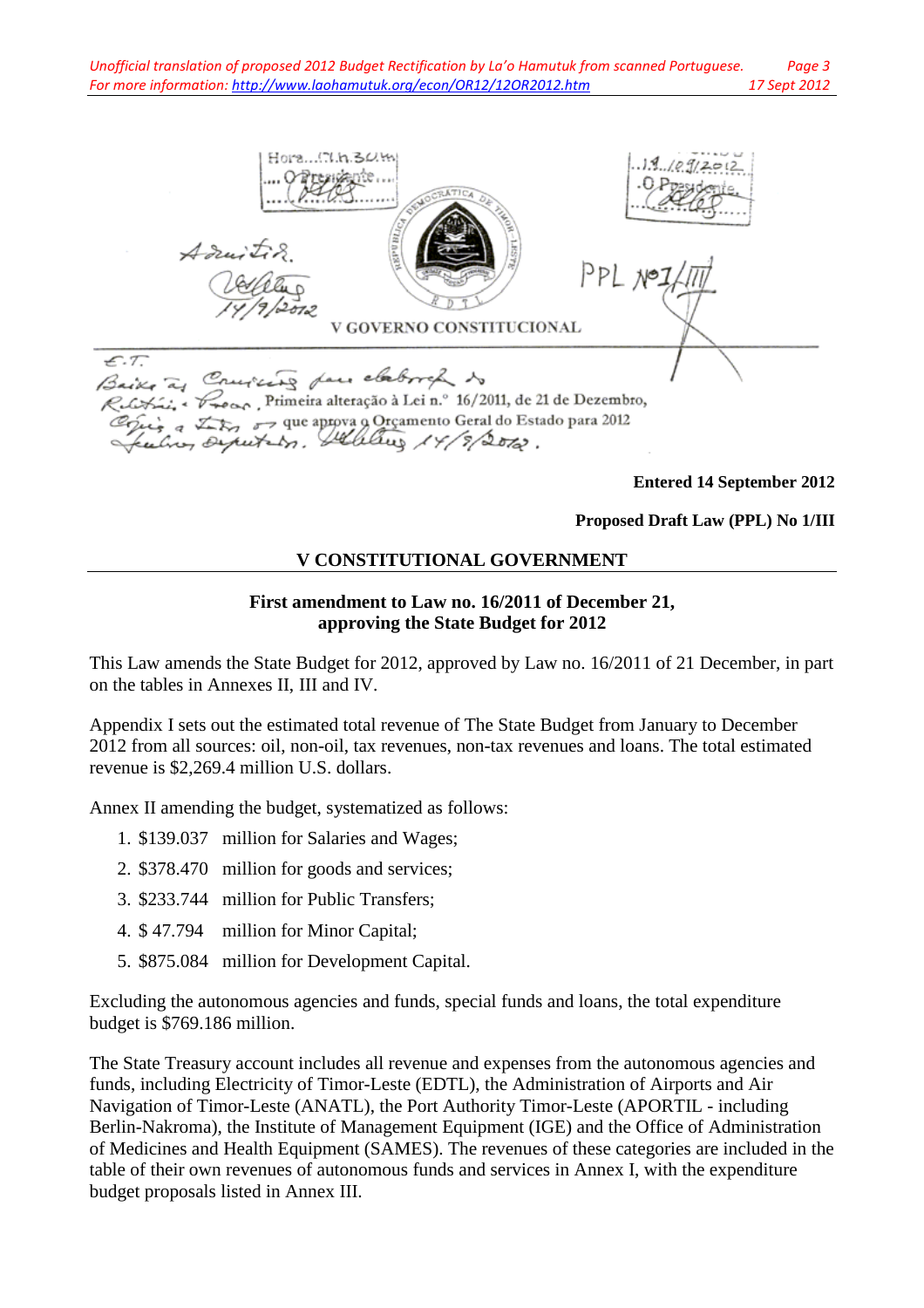*Unofficial translation of proposed 2012 Budget Rectification by La'o Hamutuk from scanned Portuguese. Page 4 For more information: http://www.laohamutuk.org/econ/OR12/12OR2012.htm 17 Sept 2012* 

The total estimated expenditure by the autonomous self-funded agencies in 2012 is \$120,049,000, of which \$99,119,000 shall be transferred from the state budget in order to subsidize expenses which exceed their own revenue estimates.

The total budget allocation for the Infrastructure Fund including loans is \$750.261 million, and \$707.161 million excluding loans.

The total budget allocation for the Human Capital Development Fund remains unchanged, at \$30 million.

The total estimated expenditure of the state budget remains unchanged, at \$1,674.1 million.

The total maximum approved for public debt remains unchanged, at \$43.1 million.

Non-oil revenues estimates remain unchanged, at \$136.1 million.

Thus, the fiscal deficit is \$1,538.0 million, of which \$1,494.9 million is funded from the Petroleum Fund and \$43.1 million through borrowing.

The Government presented to the National Parliament, pursuant to Article 95.3(d), Article 97.1(c) and Article 145.1 of the Constitution of the Republic, the following Proposed Law:

> Article 1 Amendment to the State Budget for 2012

- 1. The State Budget for 2012, approved by Law no. 16/2011 of 21 December, is amended in part on the tables in Annexes II, III and IV of this law.
- 2. The amendment referred to in the preceding paragraph is contained in Annexes II, III and IV of this law, which replace the tables in Annexes II, III and IV of the Law no. 16/2011 of 21 December.

# Article 2 Entry into force

This Law shall enter into force on the day following its publication, with effect from 9 August 2012.

Approved by the Council of Ministers on 14 September 2012.

O Primeiro-Ministro. Kay Rala Xanana Gusmão